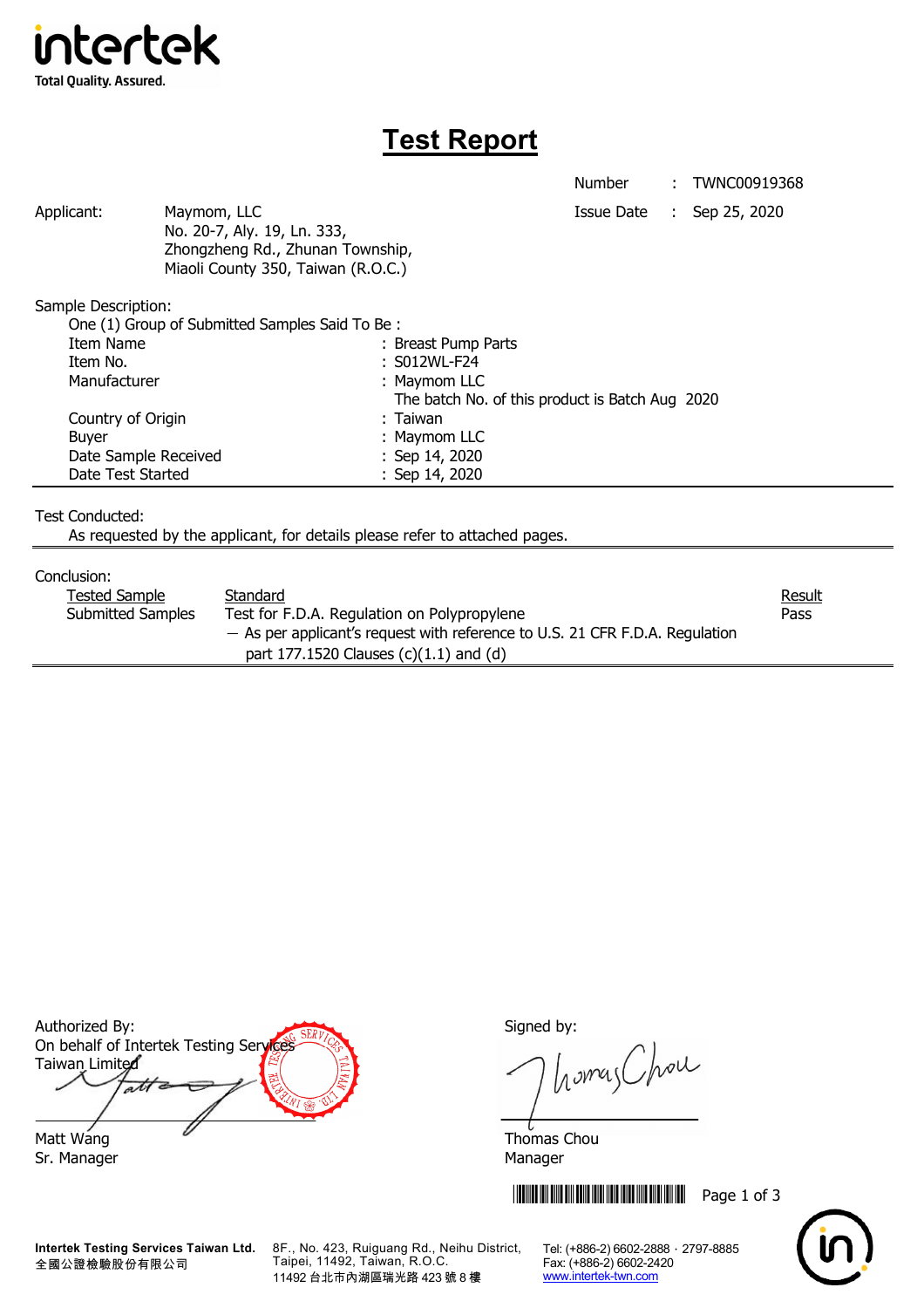

Test Conducted :

Number : TWNC00919368

## **Test for F.D.A. Regulation on Polypropylene**

As per applicant's request, submitted samples were placed in autoclave under 121℃, 1 kg/cm<sup>2</sup> for 15 minutes and with reference to the U.S. 21 CFR Food and Drug Administration part 177.1520 clauses (c)(1.1) and (d) with modification on density and melting point.

Test Sample : Semitransparent plastic

|                                                                   | Test Item                                | Result          | Limit                      |  |  |
|-------------------------------------------------------------------|------------------------------------------|-----------------|----------------------------|--|--|
| (A)                                                               | Density (By Sink-Float Method)           | 0.897           | $0.880 - 0.913$            |  |  |
| (B)                                                               | <b>Melting Point</b>                     | 165 $\degree$ C | $160 - 180^{\circ}$ (1.1a) |  |  |
| (C)                                                               | Maximum Extractable Fraction in N-Hexane | $0.27\%$ (W/W)  | 6.4 %(W/W)                 |  |  |
| Maximum Soluble Fraction in Xylene<br>(D)                         |                                          | 3.63 %(W/W)     | $9.8\%$ (W/W)              |  |  |
| $\%$<br>$=$ Percentage based on the residue by weight<br>Remarks: |                                          |                 |                            |  |  |

**Intertek Testing Services Taiwan Ltd.** 全國公證檢驗股份有限公司

8F., No. 423, Ruiguang Rd., Neihu District, Taipei, 11492, Taiwan, R.O.C. 11492 台北市內湖區瑞光路 423 號 8 樓

Tel: (+886-2) 6602-2888 · 2797-8885 Fax: (+886-2) 6602-2420 www.intertek-twn.com

**THEFT IN SET OF 3** THE SET OF 3